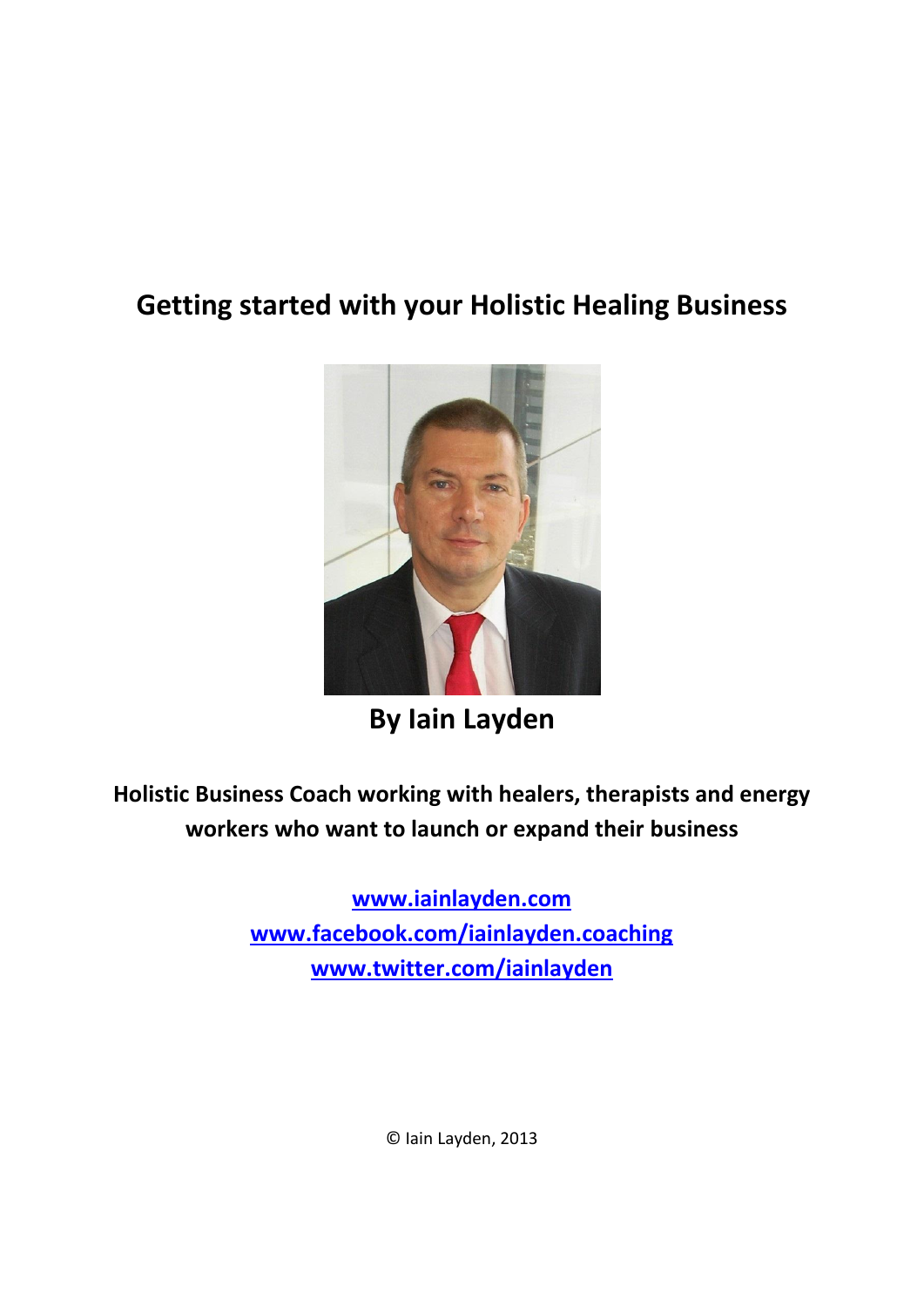### **Getting started with your Holistic Healing Business**

You have trained as a healer or therapist. You have a dream to provide your services to others, to spend your time doing something fulfilling, perhaps to help make the world a better place. You love what you do, and you want to spend more time doing it. Maybe you want to work as a healer or therapist full-time and earn your living from it, or perhaps you see it as a part-time activity alongside other work. Maybe the money is not important, you just want to help people.

Whatever your goal, one thing is certain: you need clients. The more clients you get, the more people you can help, and the more your experience will grow. And if you want to make a living (even part-time) out of your holistic healing business, you also need to earn an income from what you do.

In order to have a successful healing practice, you need to build appropriate business activities into what you do, such as:

- Making sure potential clients know about you.
- Having systems in place so that you handle enquiries professionally.
- Charging fees that reflect the value you are providing.
- Delivering a quality experience to the client.
- Generating referrals from satisfied clients, and from other sources.

Many holistic healers are not comfortable seeing what they do as a "business". After all, they did not train as healers in order to spend their time selling or advertising their services. The good news is that you can do these things in ways that fit with your values, and that reflect the needs of your clients.

#### **About Me**

I know what it is like to set up and run a holistic healing business, because I have done it myself.

I have been running a Reiki practice since 2006. I have run classes in three countries, and worked with people from almost 30 different nationalities (and growing).

I trained as a Reiki Master in 2003. I had been learning more about Reiki and researching how to develop a Reiki practice for three years before starting my Reiki practice. I had also trained as a coach and an NLP practitioner, and I had attended marketing courses and learned skills which I was keen to put into practice. From my "day job" (as a project manager working for banks) I also had a lot of experience of setting goals, making detailed action plans and carrying them out.

Even so, I made plenty of mistakes. I wasted a lot of time and energy, and it took me longer than it should have to get to where I wanted to be. Running my Reiki practice was a big learning experience. In order to succeed, I had to think like a business owner. I had to think about what the customer wants. I had to step outside my comfort zone. I learned that there are several key steps I needed to take to make my holistic healing business successful.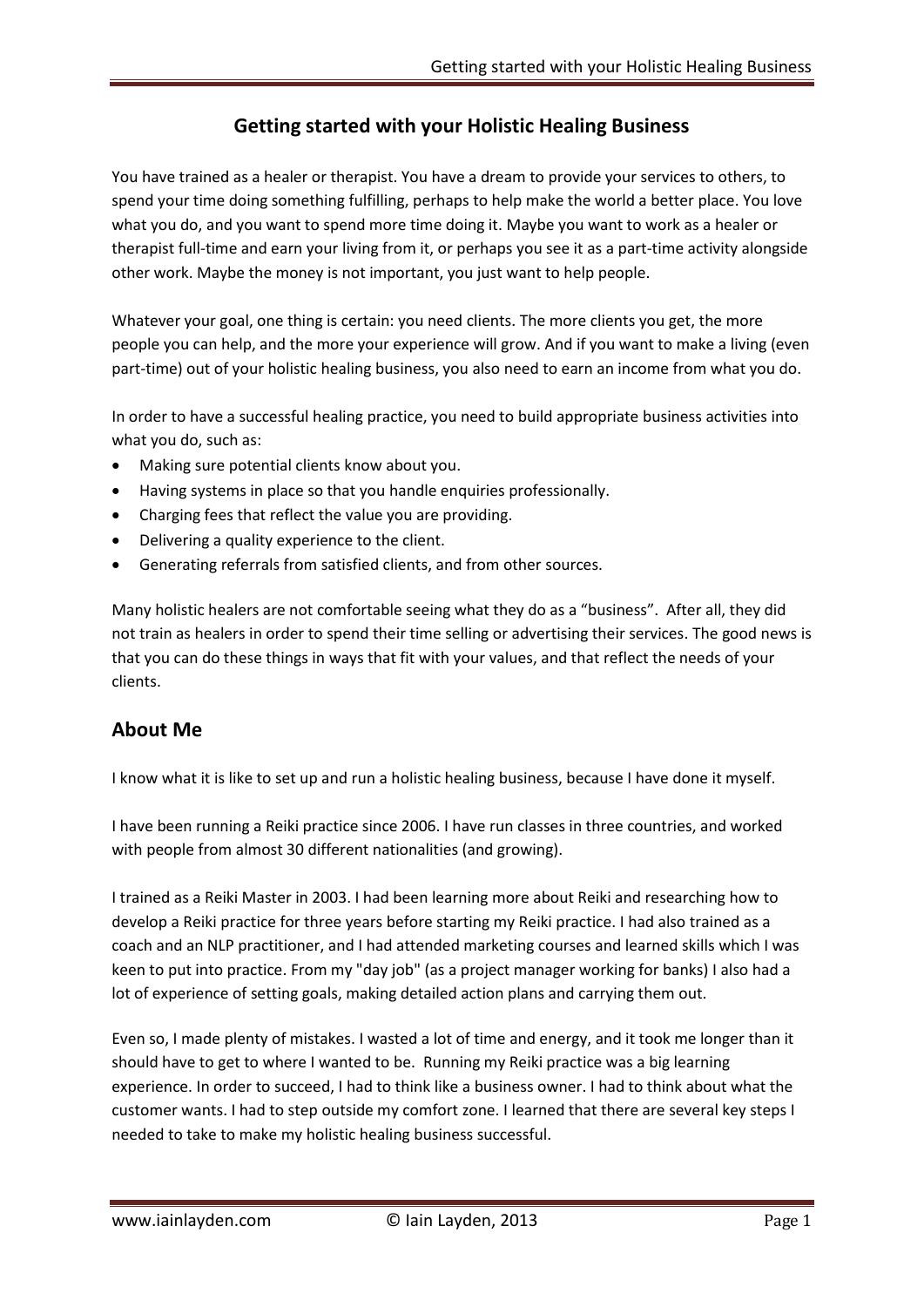My experiences with running my Reiki practice inspired me to start coaching other holistic practitioners, to help them achieve their dreams. In my coaching work, I help holistic healers and therapists to develop the business side of their healing practice, and to make plans and take the action necessary to make their practice a success.

Here are ten tips to help you get started with your holistic healing business. These are taken from the process that I follow when I work with clients.

# **1) Work out what your ideal client looks like**

Think about the type of client you want to work with. In business, this is often called your "niche".

- a) Who do you want to work with? If this is not clear, think about what kind of people would be fun or inspiring to work with?
- b) What are they like, these people? The more detail, the better.
- c) What kinds of problems do they have?
- d) What will they come to you for?
- e) Where do they hang out (physically and online) so that you can find them?

For example: as a Business Coach, my niche is people who are either running a holistic healing business and want to get bigger results, or who have been trained and want to start such a business. In many cases their practices are part-time, alongside a day job or other part-time activities, or alongside being a full-time mum or dad. I enjoy working with these people, and I enjoy watching them succeed.

Once you have worked out what your ideal client is like, it will be much easier for you to reach out to them.

# **2) Market yourself – in ways that work for you and your potential clients**

For many holistic healers, one of the main challenges is how to market your services. Some healers are just not comfortable with the idea of "selling" – sometimes this is due to fear; other times it seems to conflict with their values. This can make it hard to generate the clients you need, or to earn a worthwhile income from your healing practice.

Fortunately, there are many ways to market a business. You should focus on the methods that work for you –methods that align with your values and strengths, and with what your customers need.

For example:

- If you enjoy meeting people, then attending holistic healing events or talking to businesses who could introduce clients to you could be a good idea.
- If you have a talent for writing, then you could write e-books, articles, maybe start a blog.
- If you like presenting, make some videos about your service and post them on YouTube.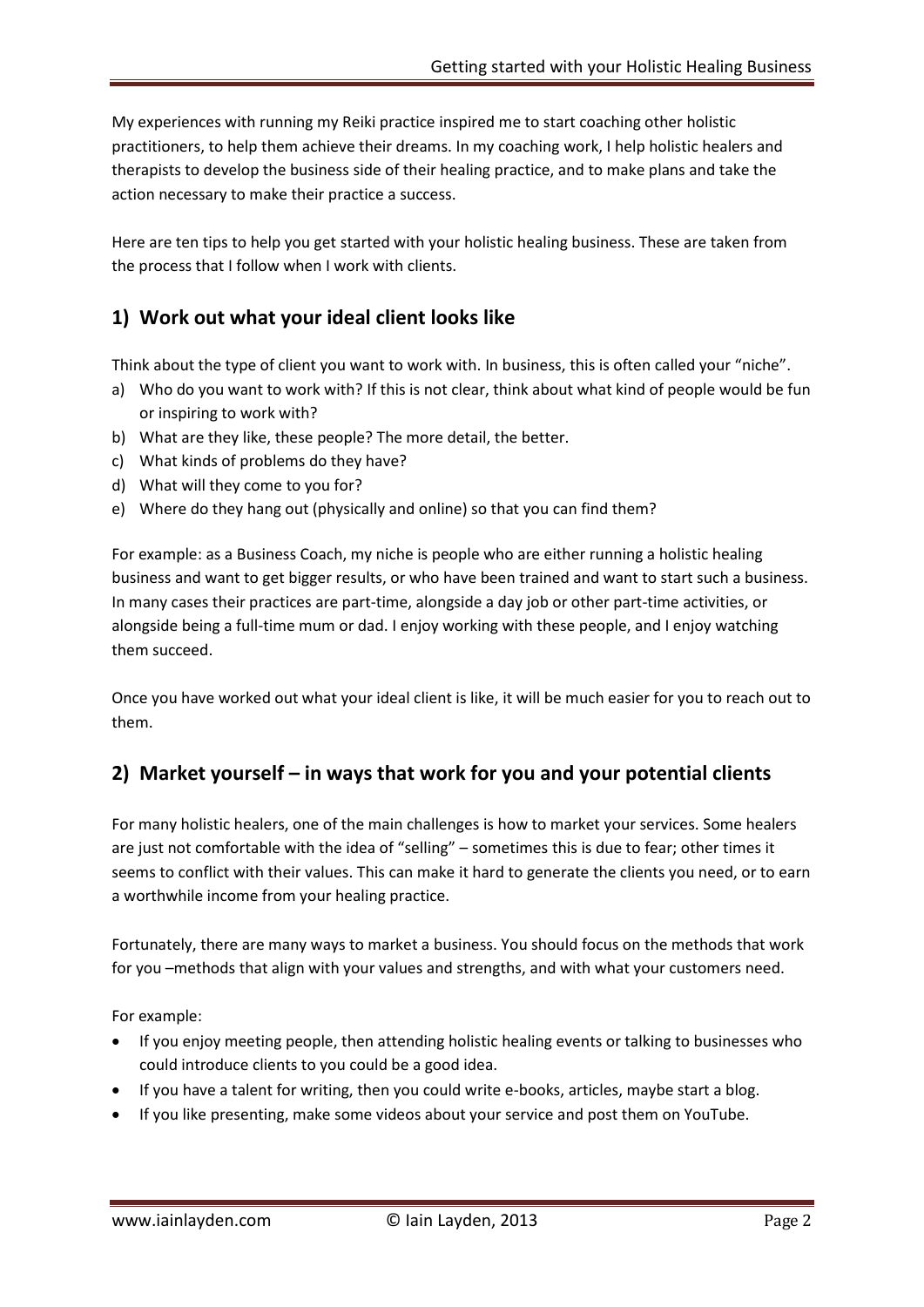I generated a steady stream of Reiki clients (most of them repeat clients), and taught classes in three countries, with literally only a few dollars of marketing expenditure. I never made a "cold call" or had a "sales" conversation. In my case, I focussed on three things:

- maximising my internet presence (at zero or low cost)
- getting referrals from satisfied clients
- making sure I created plenty of satisfied clients

Some useful ways to do that are covered elsewhere in this article.

#### **3) Make sure people can find you on the Internet**

For most holistic healers and therapists, the internet is one of the main sources of clients. So make sure people can find you there!

New businesses tend to think first of getting a website. A website is useful for credibility, for providing information about what you do, and for delivering a "freebie" once you have created one. But it should not be your top priority if you are just starting out. For most new businesses, a website does not generate much business in itself, and it can take a lot of time to develop good quality content.

#### So where to start?

There are many online directories for holistic healers. Some of these are free, others charge a small fee. This is how I started building my business. These directories are far more likely to appear near the top in Google searches than your website is.

Search for your healing modality on the internet. Track down every internet directory you can find that covers your field. See how other people describe themselves. Put your details on the free directories, and consider using the paid ones as well if other practitioners in your area are using them.

You can also set up a Facebook business page, and a LinkedIn page. These are free, easy to set up, and good practice for designing your website later on.

#### **4) Know how to explain what you do**

When potential clients contact you, or when you get an opportunity to tell people what you do, what will you say to them?

The speech you make to friends, colleagues or strangers telling them about your business is often referred to as an "elevator speech", because it has to be short enough to be delivered to someone while you are riding an elevator (or at a networking event, if you like that sort of thing).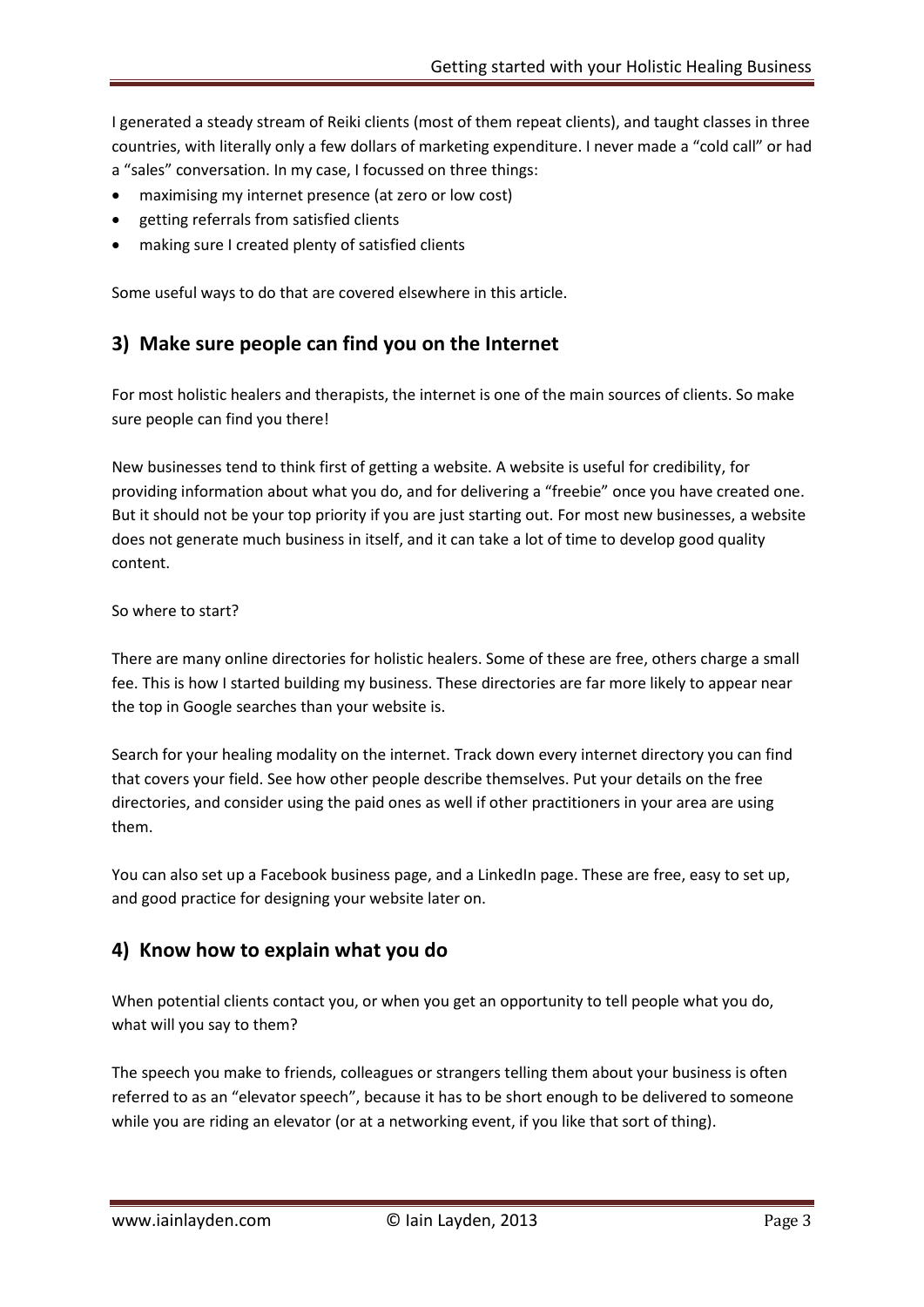I still cringe when I think about my early attempts to describe what I did! But this taught me to get clear about my message, and tailor it to my audience.

Potential clients for holistic healing can be divided into two types:

- 1) Those who already know something about your healing modality, and are interested or open to receiving it from somebody.
- 2) Those who have an issue that you could help with, but they know little or nothing about your healing modality.

Your explanation should cover both possibilities. You should briefly explain:

- What kind of people you work with.
- What you do.
- How what you do helps your clients.

Practice this many times, until you get something that feels right to you. It shouldn't sound like a speech – it needs to come from your heart.

#### **5) Ask for referrals and testimonials**

Every satisfied client is a potential introducer of another client, and a potential good reference for you. But many clients would not think to do this. So...you need to ask them.

A referral is when someone introduces a potential client to you. A testimonial is a recommendation from a satisfied client.

You can ask for **referrals** at the end of a session with a client. Make sure your clients know that you are happy to receive more clients. You can also ask for referrals from people you have spoken to about your services – if they don't need your help themselves, maybe they know someone else who does. Get some business cards printed so you can hand these out if people say they might know someone.

The best time to ask for a **testimonial** is after you have delivered the service that the client wanted. The testimonial should be in writing, and either signed by the person giving it or sent by email.

People often don't know what to say in a testimonial. It can be helpful if you talk to them, write down what they say, and then email it back to them and ask them to confirm or change it.

The best testimonial also contains details of the person, such as their name, their occupation, where they live.

You can include testimonials on your website and in brochures.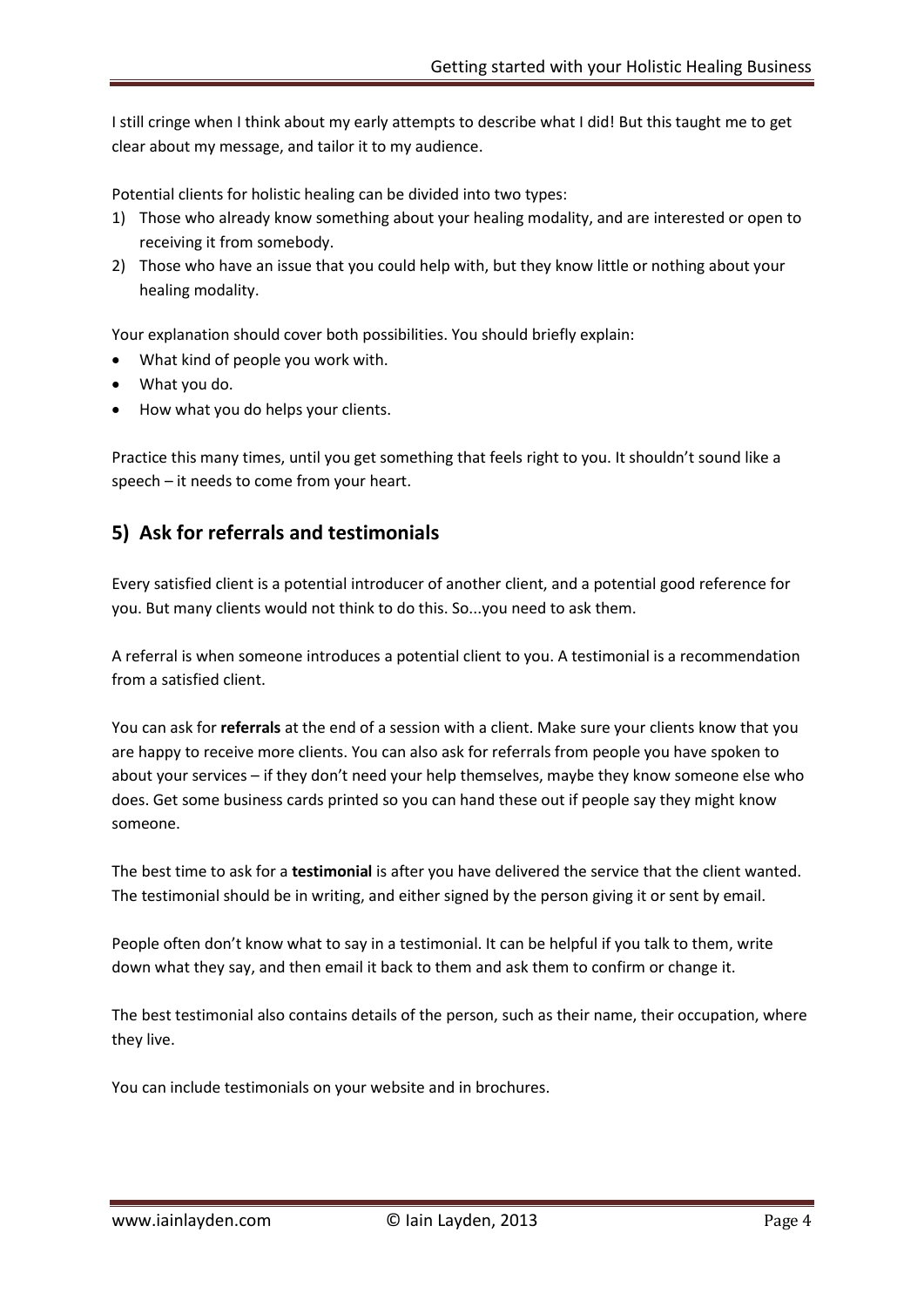# **6) Deliver a quality service to your clients**

Referrals and repeat business are important sources of clients for any holistic healing business. So give your clients an amazing experience!

Firstly, this is about the physical environment. When I started teaching Reiki I mainly had to teach classes in my apartment, using my kitchen and dining room tables for the healing exercises. To improve the environment I used incense, candles, turned the lights down, bought CDs of suitable music. I emptied my spare bedroom and used it for attunements and meditation exercises. As I became more successful, I bought massage tables and Yoga mats.

Do not try to "make do" with an unsuitable environment – because the client is likely to feel uncomfortable as soon as they walk in. If you don't have suitable premises or equipment, try to find a local centre where you can rent a room when you need it.

When I work at a centre, I have a list of requirements I review with them in advance. I make sure I see the room I will be using, and find out what is likely to be going on next door while I am working (I don't want an aerobics class next door when we are doing a guided visualisation!).

Second, if you are working with groups, you need to manage the group well. Sometimes the difference between a repeat client and someone who comes once and never returns is the interaction with the other people in the group. A group member who dominates the conversation, or who contradicts or scores points off the other group members, will create a bad experience for some people – which will reflect on you. Equally, if you are too controlling, people may not get enough chance to speak or ask questions, and will not enjoy the class as much.

If possible, it is good to create a group that will work well together – especially if the groups are small. When I teach classes, I am careful about the mix of students.

# **7) Become an expert**

The more you understand about your chosen field, the better you will be able to help your clients, and the more confident you will feel. This is also helpful when you are talking to potential clients about what you do.

Expand your knowledge. Go deep into your chosen field, and also read around the subject. Learn about other healing modalities. Talk to other practitioners. Read books. Go to talks, fairs or exhibitions, if these are available in your area. Join LinkedIn discussion groups about holistic healing subjects, and read the discussions.

Make a point of using what you learn. Perhaps you can add new techniques to your healing practice, or write articles or a blog.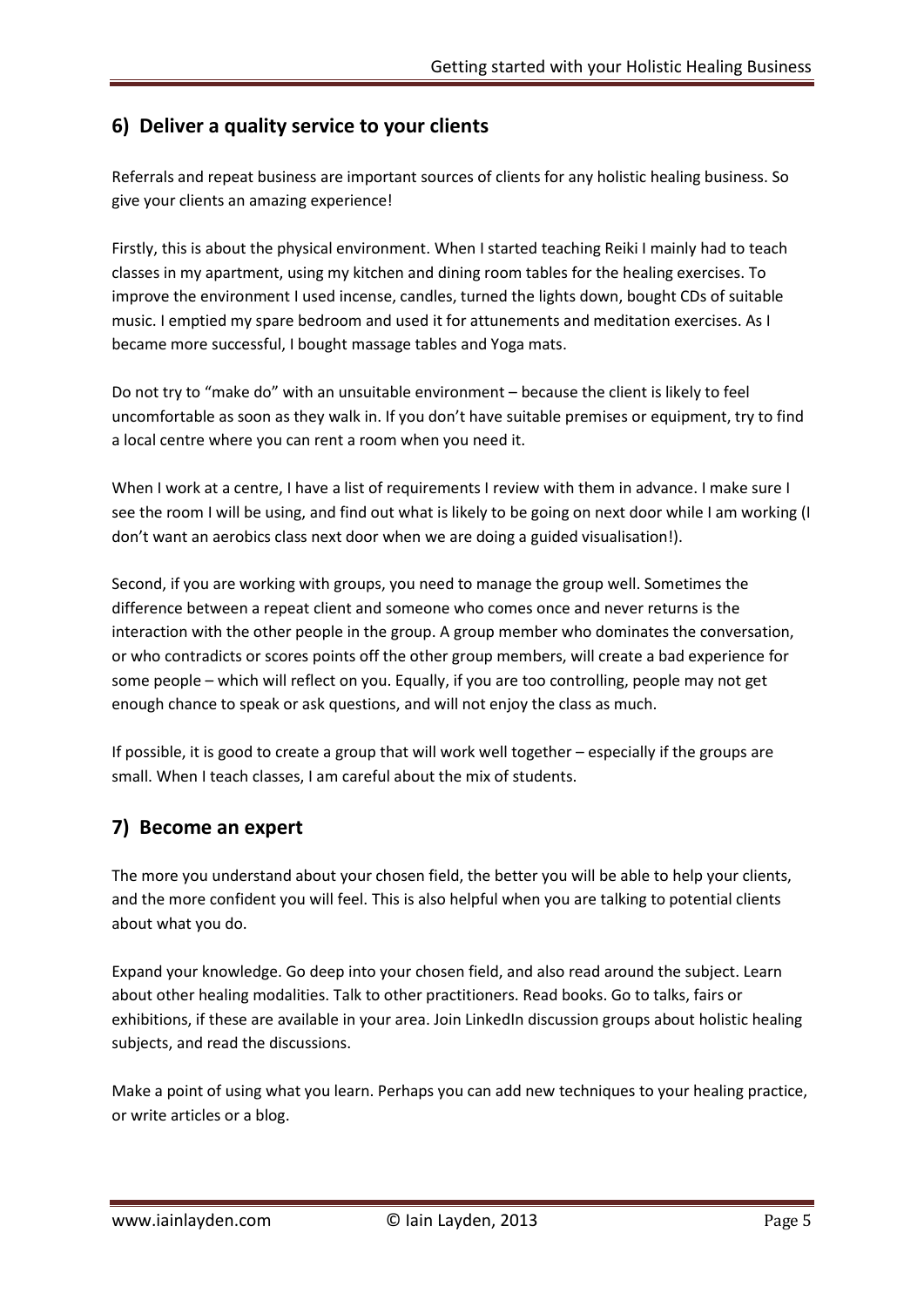# **8) Expand your comfort zone**

You will build your business more quickly if you are willing to do things that are outside your comfort zone.

You may have heard that we have three behavioural states or "zones": the Comfort Zone, the Stretch Zone, and the Panic Zone.

- The **Comfort Zone** is where we spend most of our time. It is comfortable and familiar, but not much learning takes place here.
- The **Stretch Zone** is where we are learn the most, and where we grow as individuals. When we take action here, we feel motivated and inspired, and our confidence increases.
- The **Panic Zone** is where we feel out of our depth. There is no learning here we just want to get back to our Comfort Zone as fast as possible!

Get into the habit of working in the Stretch Zone. Be willing to do things that make you feel uncomfortable. This will help you to boost your confidence, and generate results more quickly.

If you can see that something needs to be done, then being afraid is not a reason to avoid doing it! Find a way to deal with the fear, or else break the task down into smaller tasks to lessen the fear.

For example, if you are afraid of public speaking (as many people are), you can start by speaking to a very small group first (say one or two friends). Then expand to a larger group. Rehearse the speech over and over until it becomes second nature. Or you can improve your skills as a speaker by joining Toastmasters or taking classes in speaking and presentation skills. Or you can focus every day on the benefits of achieving your goals, and get really excited about this, so that the fear of public speaking becomes less important. Or you can do all of these things!

# **9) Make a Plan and take action every day**

Make a plan, set deadlines, and take action every day. Keep reviewing the plan and the action you are taking. Are you making enough progress? Could you do more? What is stopping you?

This is especially important for people who are running a business alongside a day job. Most of your time and energy is spent on other things, and the work on your business tends to get done at the end of the day or at the weekends (where there are also other demands on your time). Plans can get pushed back because you are tired or "not in the mood". There is a tendency for things to drift.

By setting deadlines and being disciplined about taking regular action, you become better organised, and greatly increase your chances of success.

Another benefit of setting deadlines and taking action is that you send a message out to the Universe. Then things can start to happen that you did not expect. I have seen this many times with my own life.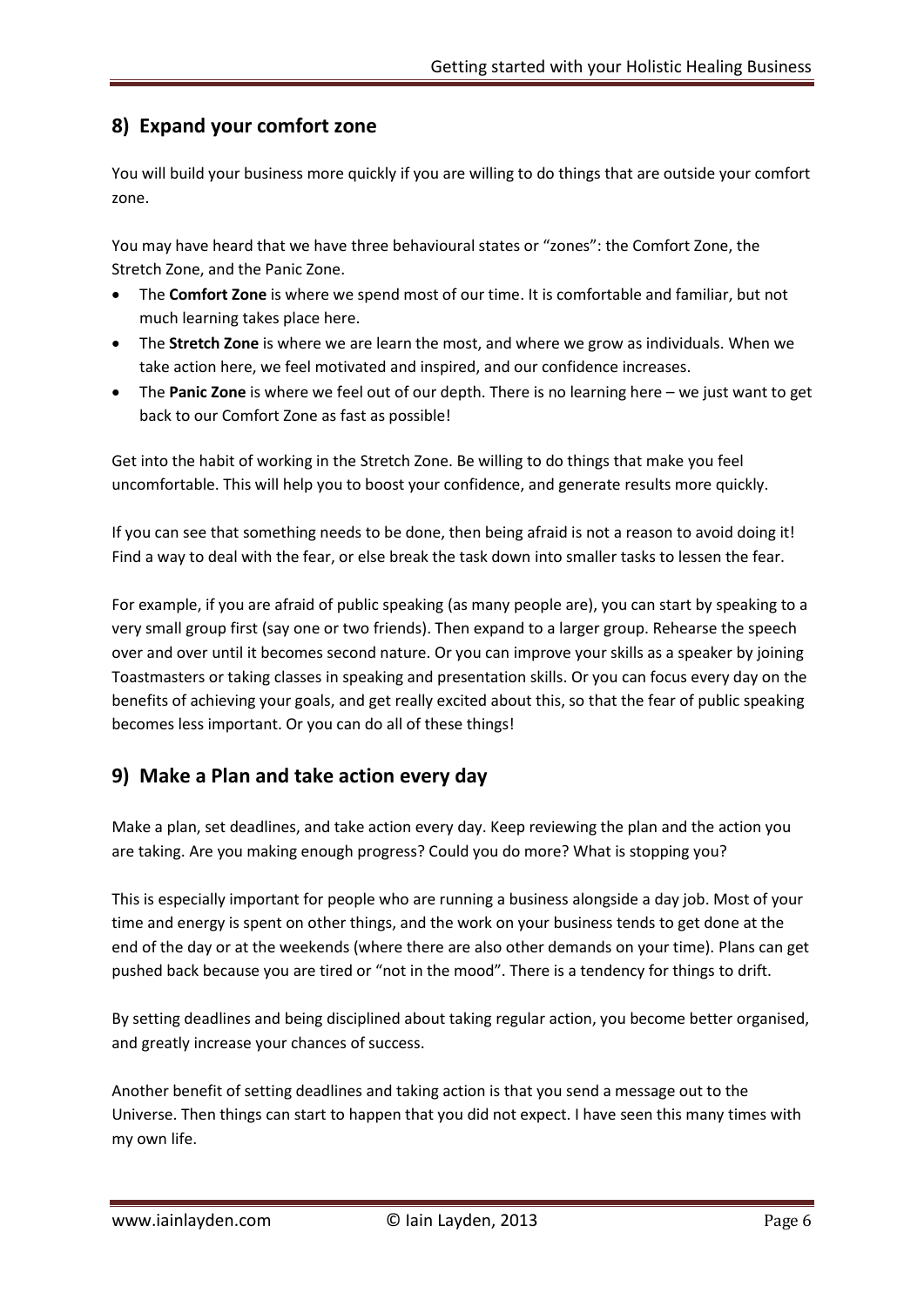When I decided to launch my Reiki practice, I had just started a new job and moved to Amman, Jordan. I gave myself six months to settle into the job, and then I would start my Reiki practice. I set the date when I would start my business, and put it in my calendar. In the meantime, alongside my day job, I focussed on building my internet presence, expanding my Reiki and business skills, and working on myself.

On the exact date that I had put in my calendar, I received my first enquiry! Then a second enquiry came the next day, and another one shortly afterwards. How did this happen? Two of the callers had seen a program about Reiki on a Lebanese TV channel the day before the first call. The third person did not know about the TV program, but had been at a spa with her friend, and just decided to have a Reiki session. The experience she had at that session led her to decide to learn Reiki. That lady went on to introduce several new clients.

#### **10) Take more action!**

There is no way around it: the more action you take, the more results you will get! If you want to succeed more quickly, you need to find the **time** and the **energy** to do more.

If you find you don't have enough time or energy to do everything you need to, here are two activities that can help:

- Look at how you spend your time. Can you find ways to use your time better? Could you get up a little earlier? Could someone else help out?
- Work on your motivation. Get clear about why you want to create your business. How will this benefit you? How will you feel when you have succeeded? Write this down, and keep reminding yourself. Get excited. This will definitely give you extra energy!

#### **So...what next?**

These ten steps will help you to build solid foundations for your holistic healing practice. Follow them consistently and you will get results. And, as it says in the final step, the more action you take, the more results you will get!

So, is now your time to achieve your dream of having a successful holistic healing or therapy business? Are you ready to:

- Turn your business dreams into reality?
- Overcome the things that are holding you back?
- Attract more clients, make a difference and do what you really want to do?

If you want some help getting started with your holistic healing business, or getting better results, contact me. I will help you take a structured approach to building your business: being clear what you want to achieve and what is standing in your way, making a clear plan, taking consistent action, and learning from your experiences.